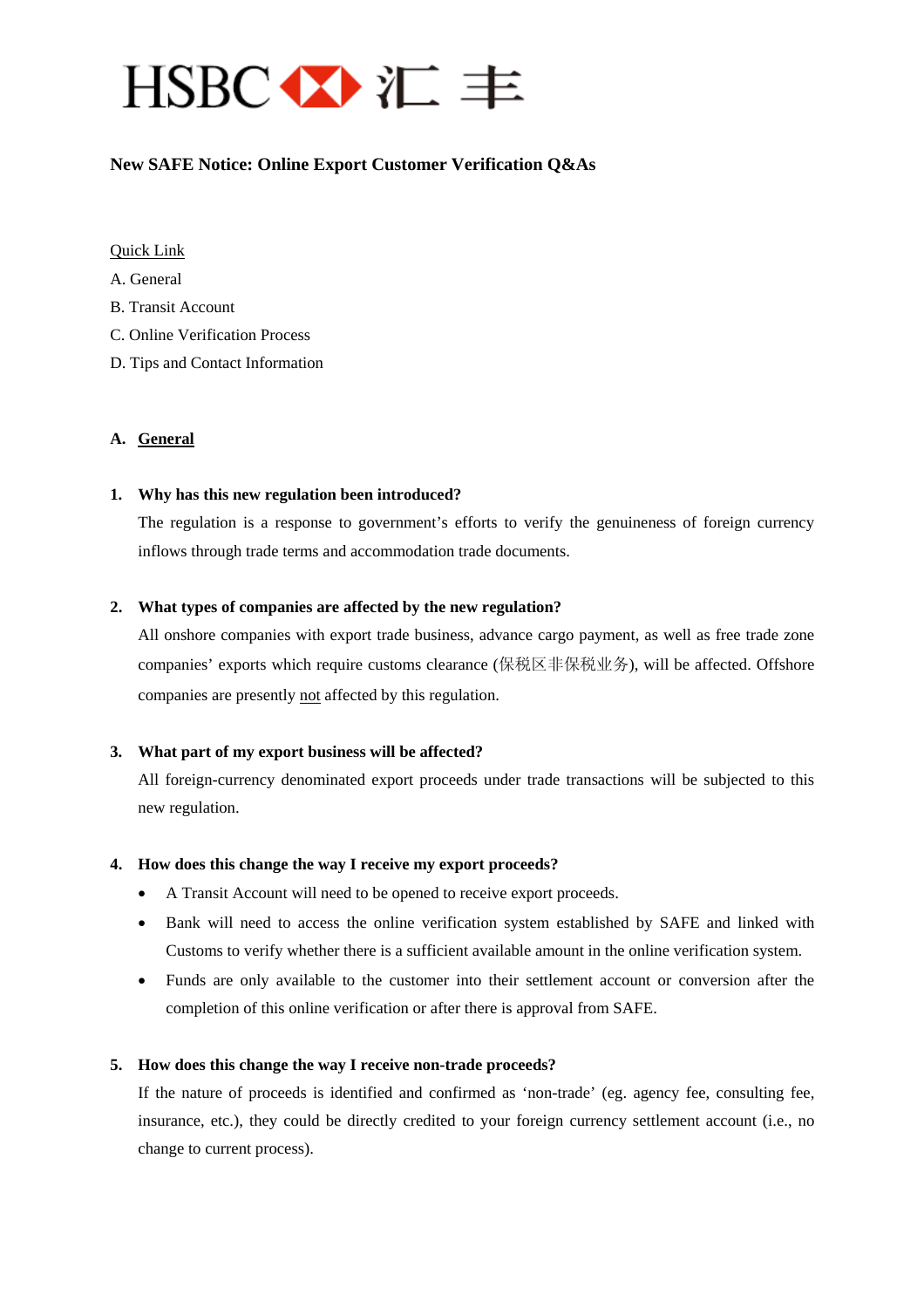# $HSBC \leftrightarrow \pi \equiv$

## <span id="page-1-0"></span>**B. Transit Account**

#### **6. What documentation do I need to submit to open this 'Transit Account'?**

• You must have your basic information registered in the SAFE account management information system for Transit Accounts to be opened. This is a standard SAFE requirement for foreign currency settlement account opening.

#### **7. Is there a limit to how many Transit Accounts I can maintain with a bank?**

A customer can open one Transit Account for each foreign currency settlement account they maintain with each bank.

#### **8. Is there any difference between the Transit Account and other current accounts?**

Apart from regulatory restrictions, it is basically a Demand Deposit account with interest bearing. No maintenance fee will be charged. Account advice and statements will also be generated.

#### **9. What is the transaction scope of the Transit Account?**

The account is to receive corporate foreign currency export proceeds (including export advance payment and trade financing proceeds) only. Outward payments from the account should only be processed after verification through SAFE's online system (eg. transfer to current account, foreign currency to RMB conversion) or upon receiving SAFE approvals (eg. refund).

## **10. I only have a trade account and do not have a HBCN settlement account, how can I complete the verification procedure?**

- Transit Accounts can be opened for customers with only trade accounts and no settlement accounts.
- For some cities, local SAFE guidance is that a foreign currency settlement account is required for the opening of Transit Accounts.

At this stage, local SAFE guidance should be followed until there is further standard clarification from SAFE.

## **11. What shall I do if my non-trade proceeds are credited to the Transit Account by mistake, or if my trade proceeds are credited to my settlement account before the verification process?**

- If your non-trade or capital proceeds were credited to the Transit Account, then SAFE approval is required before the funds can be transferred to settlement account.
- If your trade proceeds were credited to your settlement account before verification in the Transit Account, then you will need to submit a letter of amendment to the Bank to facilitate the fund transfer to the Transit Account.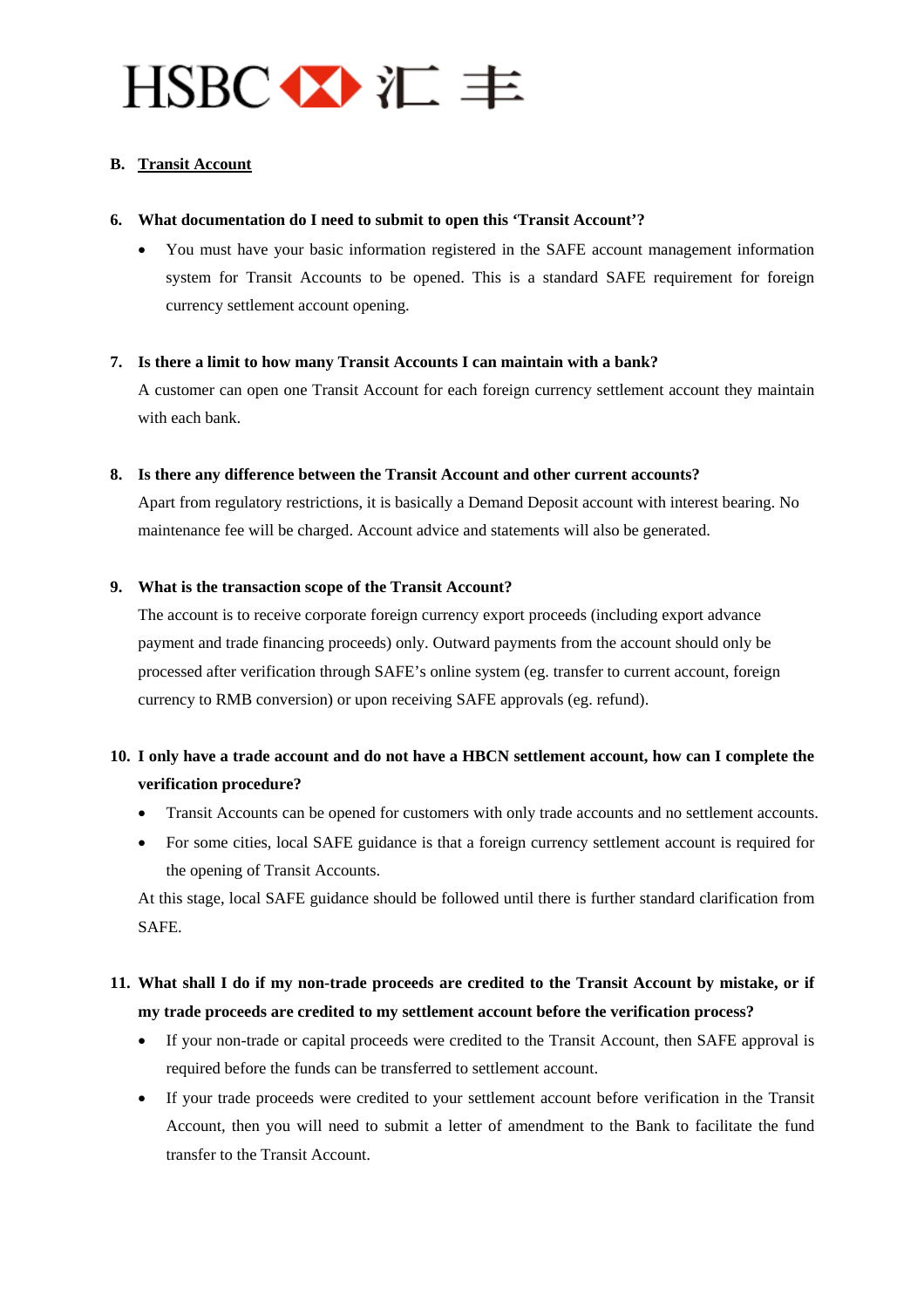# $HSBC \leftrightarrow E \equiv$

#### **12. I am the first beneficiary of a Transfer DC, do I have to complete the online verification process?**

Yes. The first beneficiary's proceeds (e.g. commission) must be credited to the Transit Account and then transferred to the beneficiary's settlement account based on SAFE approval.

### <span id="page-2-0"></span>**C. Online Verification Process**

#### **13. What exactly happens during this online verification process, what are the documents required?**

- When proceeds are received and if there is clear identification that the proceeds are trade-related (e.g in the narrative of Telegraphic Transfer (IRTT) or in the "Other Instruction" field of the Export Trade Collection/Negotiation Instruction), they will be credited to the Transit Account.
- If no clear information can be identified, you will be contacted via fax.
- You need to submit the China E-Port IC Card and Note for Foreign Export Proceeds (出口收汇说 明) providing details of the export transaction.
- Verification of the proceeds and the Note will be performed against the 'available amount' in SAFE's online verification system, which is linked to China Customs data.
- Upon successful match, both the customer's and bank's China Electronic Port IC Cards will need to be simultaneously swiped through the system to complete the verification.
- The funds will then be ready to be credited to your designated settlement account or converted to RMB.
- If the funds are transferred to other bank, you should also provide a separate instruction as usual.

#### **14. Will the Bank deduct its charges from my export proceeds before online verification?**

Yes. The Bank will deduct its charges before crediting the proceeds to Transit Account for online verification.

- **15. I am a free trade zone company. I understand that** new SAFE regulation on Online Verification of Export Proceeds**is only applicable to free trade zone companies where the exports require custom clearance. How can the Bank distinguish one from the other?** 
	- HBCN will execute according to the instruction listed in the IRTT or Export Trade Collection/Negotiation Instruction.
	- If no clear information can be identified, the Bank will contact you via fax. You will be requested to confirm the nature of the funds and return the completed notice to the Bank with company's Business Chop or Financial Chop by fax.

# **16. How is the available export proceeds amount generated from the SAFE's online verification system?**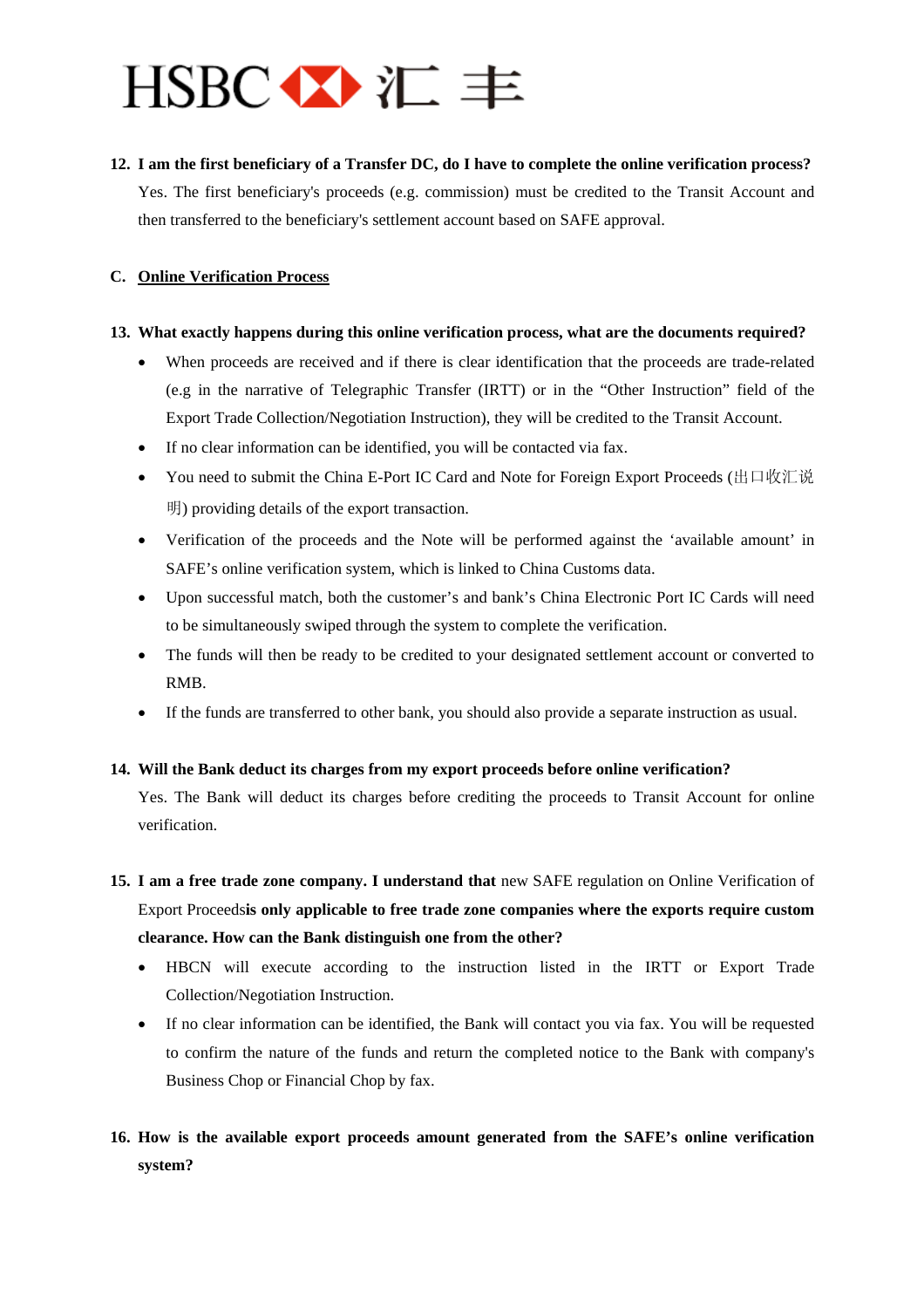

The 'available amount' is generated according to value of goods declared at Customs in the E-port system and data in SAFE Trade Credit Registration System based on the registered amount of advance payment and nature of business.

## **17. What documentation is required to utilize the proceeds from export goods which do not require customs clearance in the Transit Account?**

- The customer is to provide the Note for Foreign Export Proceeds (出口收汇说明), China E-Port IC Card, the original Reporting Form for Receipts from Abroad (涉外收入申报单) and underlying mailing goods list.
- The Bank will register the reference number and transaction amount in the SAFE's online verification system, as listed in the Reporting Form, before funds are made available to other current accounts.

# **18. Instead of my company chop, can the Bank accept specimen signatures/chops maintained with the Bank for processing the Note for Foreign Export Proceeds (**出口收汇说明**)?**

Yes, the specimen signatures/chops can be used.

#### **19. How can I handle funds under advance payment / deferred payment?**

- You needs to register or cancel the advance payment under exports including advance payments received under trade finance, and deferred payment under imports in the Trade Credit Registration System (URL: [www.safesvc.gov.cn\)](http://www.safesvc.gov.cn/).
- For transferring funds under advance payment in the Transit Account, you should first register the amount in above system, and provide the Note for Foreign Export Proceeds (出口收汇说明) and China E-Port IC card.

#### **20. Is there any limit for deferred payment?**

Yes. The amount of deferred payment for imports is generally limited to no more than 10% of annual imports. Details can be found in Section 6 of SAFE Notice [2008] 30.

## **21. How could the funds be utilized in Transit Account if the proceeds are under export date before 31 December 2007?**

You need to visit local SAFE for verification first and the Bank will then process the conversion or transfer based on the local SAFE's confirmation.

#### **22. Will trade financing be subject to the same verification process?**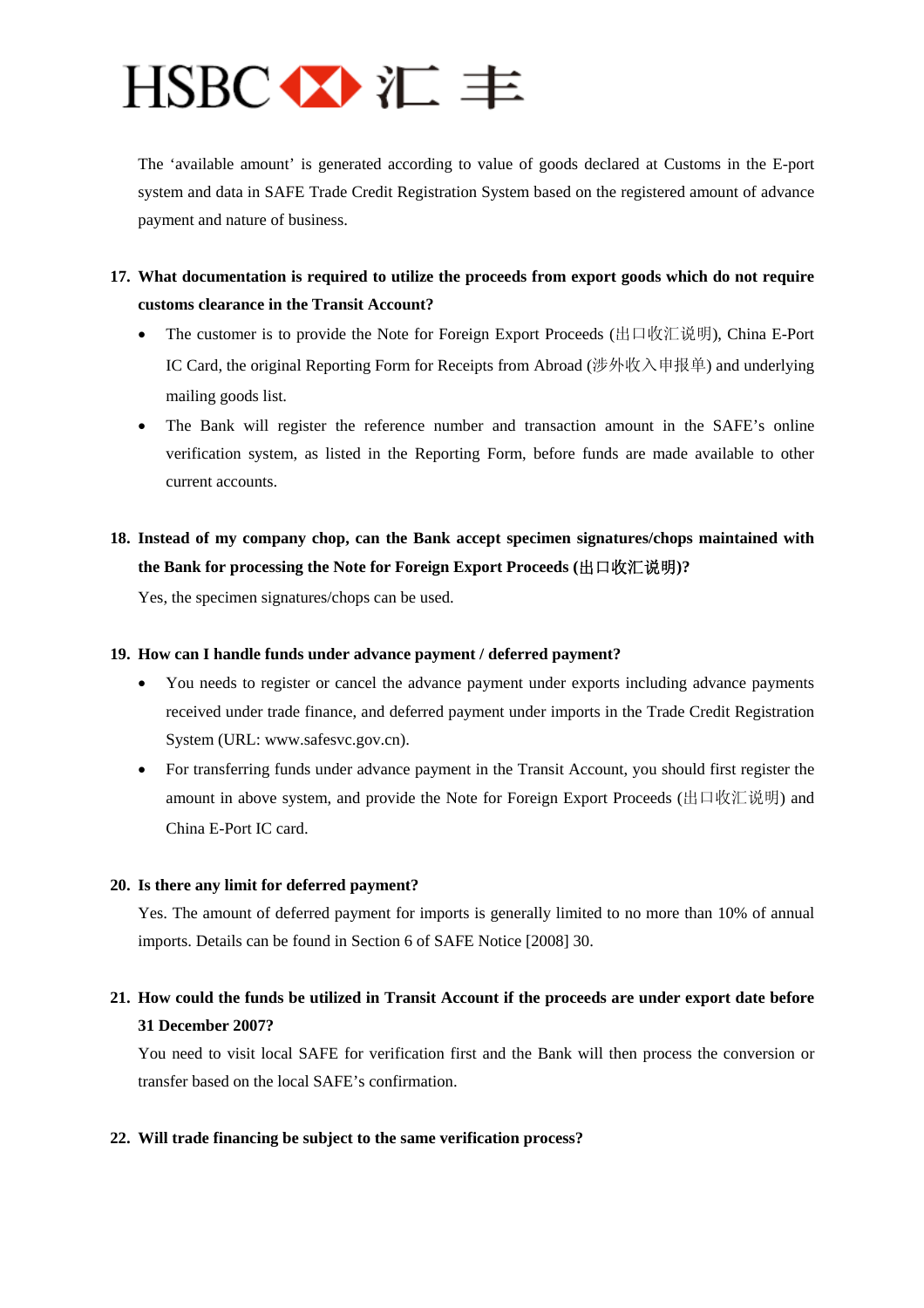# $HSBC \leftrightarrow E \equiv$

Yes. This includes the collection and conversion of foreign exchange under trade financing, such as export documentary, forfaiting without recourse and factoring.

## <span id="page-4-0"></span>**D. Tips and Contact Information**

**23. I would prefer not to open a foreign currency settlement account with HBCN but I would be happy to continue submitting trade transactions to HBCN. How do I meet the requirements of the new regulation?** 

You are advised to open foreign currency settlement accounts with the Bank for smoother operations. In the event that this is not possible, the Bank can transfer the proceeds to your other bank's Transit Accounts for further processing.

### **24. Can I apply for multiple IC cards as I have relationship with a few banks?**

Yes. There is no restriction on the number of IC cards that you can hold. You can apply directly with local China E-Port. However, there may be delays in applying for new cards due to a large amount of traffic. Procedures for applying for IC cards are separately enclosed.

### **25. Can I leave the IC card with the bank so that the verification process can be sped up?**

Yes. Bank can act as a custodian of your IC card.

#### **26. Can I move funds between Transit Accounts?**

No, fund transfer between Transit Accounts is strictly prohibited.

# **27. As proceeds from bill financing will also be subject to the verification process, does the process need to be repeated when a bill is retired at maturity date?**

No additional verification is required for the amount repaid to the bank at time of maturity when the final payment is received, but the remaining amount (total amount of received trade proceeds minus the amount financed by and repaid to the bank) shall still be credited to the Transit Account and subject to the verification process.

#### **28. How can I speed up the receipt of our export proceeds?**

- Ensure the timely opening of settlement accounts.
- Provide quick access to customer's IC card by having the Bank act as custodian
- Clearly indicate the payment nature (trade or non-trade related) in the Inward Remittance Narrative so that proceeds can be directly remitted into the Transit Account.
- Ensure the timely submission and accurate completion of the Note for Foreign Export Proceeds ( $\pm$ 口收汇说明). The Note can be enclosed at the point of bills submission.